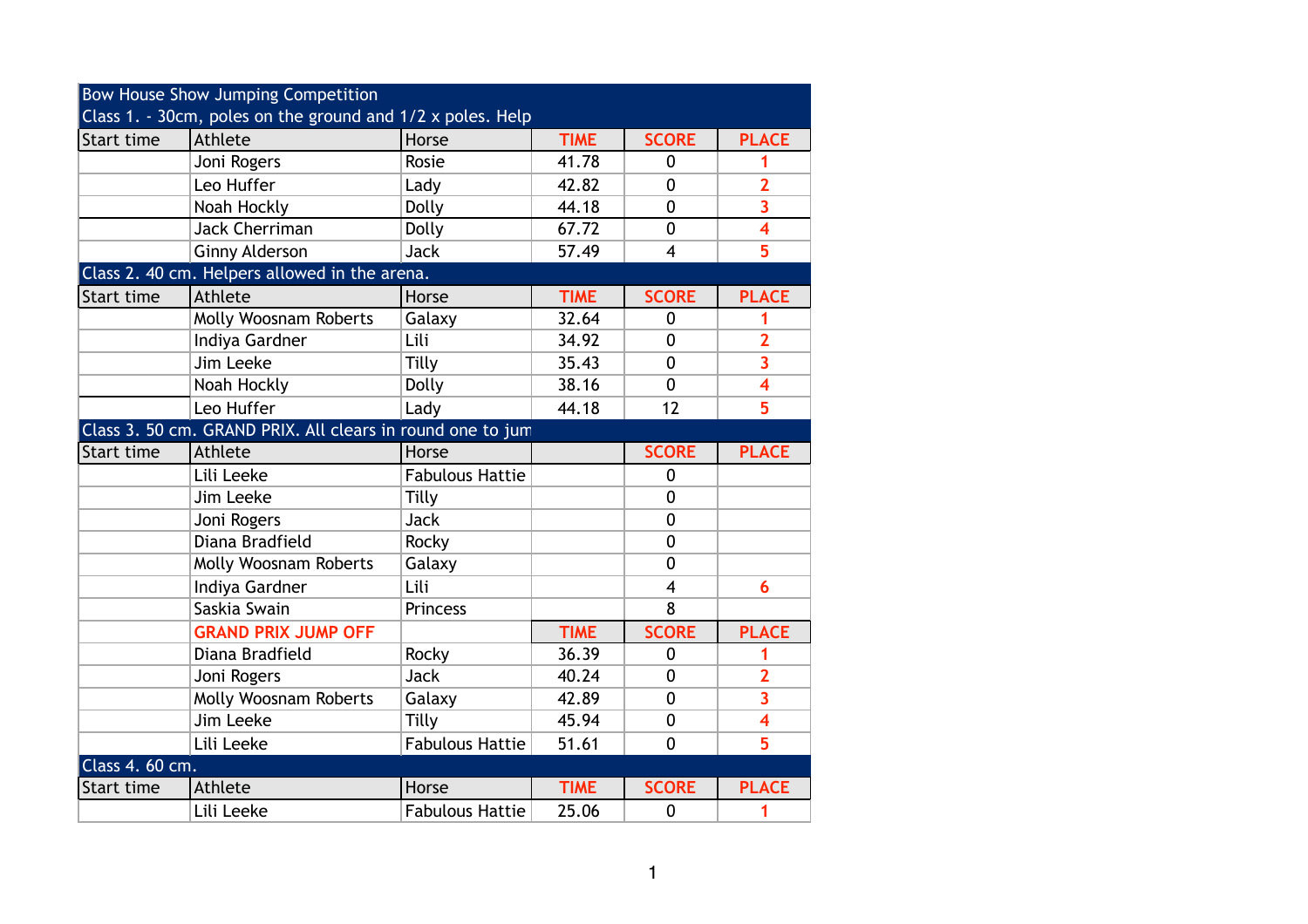|                 | <b>Grace Hockly</b>                                        | Sprite          | 25.17       | $\mathbf{0}$            | $\overline{2}$          |
|-----------------|------------------------------------------------------------|-----------------|-------------|-------------------------|-------------------------|
|                 | Saskia Swain                                               | <b>Princess</b> | 28.67       | $\mathbf{0}$            | 3                       |
|                 | Diana Bradfield                                            | Rocky           | 30.70       | $\mathbf 0$             | 4                       |
|                 | Joni Rogers                                                | <b>Jack</b>     | 32.52       | $\mathbf 0$             | 5                       |
|                 | <b>Charlotte Gee</b>                                       | Snowy           | 26.40       | $\overline{4}$          | 6                       |
|                 | Poppy Bavastock                                            | Dave            | 28.79       | $\overline{\mathbf{4}}$ |                         |
| Class 5. 70 cm. |                                                            |                 |             |                         |                         |
| Start time      | Athlete                                                    | Horse           | <b>TIME</b> | <b>SCORE</b>            | <b>PLACE</b>            |
|                 | Charlotte Gee                                              | Snowy           | 25.49       | $\mathbf{0}$            | 1                       |
|                 | <b>Grace Hockly</b>                                        | Sprite          | 26.34       | $\mathbf{0}$            | $\overline{\mathbf{2}}$ |
|                 | Poppy Bavastock                                            | Dave            | 26.48       | $\mathbf 0$             | 3                       |
|                 | Saskia Swain                                               | <b>Princess</b> | 26.70       | $\mathbf 0$             | $\overline{\mathbf{4}}$ |
|                 | Thea Rogers                                                | Jonny           | 25.77       | $\overline{4}$          | 5                       |
|                 | <b>Catherine Pound</b>                                     | Monti           | 28.25       | $\overline{\mathbf{4}}$ | 6                       |
|                 |                                                            |                 |             |                         |                         |
|                 | Mary Saul                                                  | Ronnie          | 31.00       | $\overline{4}$          |                         |
|                 | Eva Rogers                                                 | Rosie           | 46.67       | $\overline{4}$          |                         |
|                 | Class 6. 80 cm. GRAND PRIX. All clears in round one to jum |                 |             |                         |                         |
| Start time      | Athlete                                                    | Horse           | <b>TIME</b> | <b>SCORE</b>            | <b>PLACE</b>            |
|                 | <b>Catherine Pound</b>                                     | Monti           |             | $\mathbf{0}$            |                         |
|                 | Lucy McFarlane                                             | Conor           |             | 0                       |                         |
|                 | Julie Jones                                                | Pip             |             | $\mathbf{0}$            |                         |
|                 | <b>Grace Hockly</b>                                        | Sprite          |             | $\overline{\mathbf{4}}$ |                         |
|                 | Thea Rogers                                                | Jonny           |             | $\mathbf{0}$            |                         |
|                 | <b>Alice Leeke</b>                                         | <b>Buzz</b>     |             | $\overline{4}$          |                         |
|                 | Maggie Clark                                               | Galaxy          |             | 8                       |                         |
|                 | Eva Rogers                                                 | Rosie           |             | $\overline{\mathbf{4}}$ |                         |
|                 | Sarah Alderson                                             | Polly           |             | $\overline{8}$          |                         |
|                 | <b>GRAND PRIX JUMP OFF</b>                                 | 2 3 10 4 6 7    | <b>TIME</b> | <b>SCORE</b>            | <b>PLACE</b>            |
|                 | Lucy McFarlane                                             | Conor           | 32.25       | $\mathbf{0}$            | 1                       |
|                 | Thea Rogers                                                | Jonny           | 35.64       | $\mathbf 0$             | $\overline{2}$          |
|                 | Julie Jones                                                | Pip             | 39.71       | $\overline{\mathbf{4}}$ | 3                       |